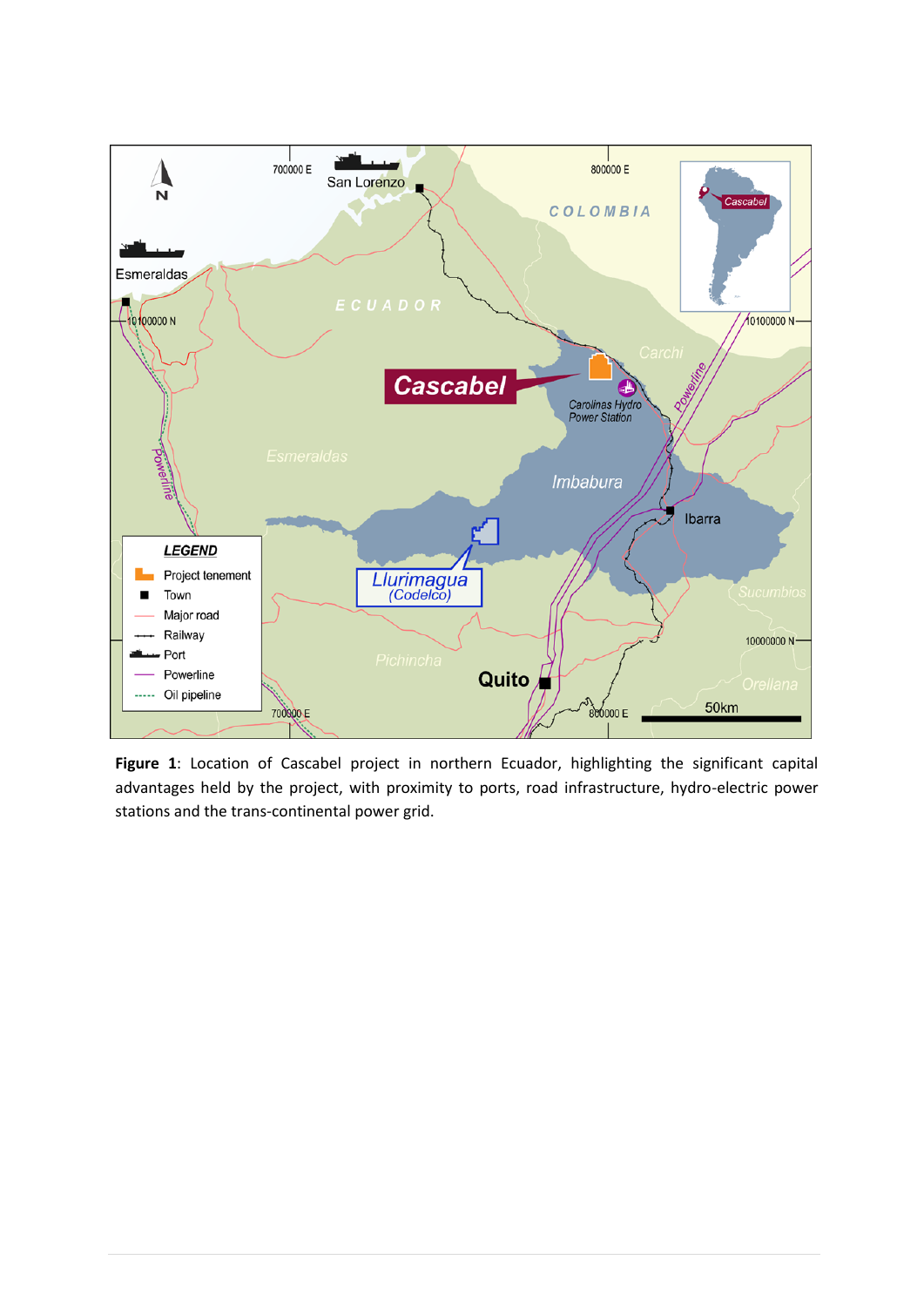| Hole ID          | DepthFrom DepthTo |        | Interval | True width | <b>Cu</b> | Au   | <b>CuEq</b> | Cut-off (CuEq%) |
|------------------|-------------------|--------|----------|------------|-----------|------|-------------|-----------------|
|                  | m                 | m      | m        | m          | %         | g/t  | $\%$        |                 |
| CSD-17-030       | 658               | 1158   | 500      | 200.0      | 0.55      | 0.25 | 0.71        | 0.50            |
| CSD-17-033       | 736               | 1560   | 824      | 329.6      | 0.54      | 0.42 | 0.80        | 0.30            |
| CSD-17-033       | 850               | 1426   | 576      | 230.4      | 0.61      | 0.51 | 0.93        | 0.40            |
| CSD-17-033       | 1218              | 1388   | 170      | 68.0       | 0.81      | 1.07 | 1.48        | 0.70            |
| CSD-17-036       | 1398              | 2004.7 | 606.7    | 242.7      | 0.45      | 0.25 | 0.61        | 0.20            |
| CSD-17-036       | 1490              | 1844   | 354      | 141.6      | 0.59      | 0.34 | 0.81        | 0.30            |
| CSD-17-037       | 1380              | 2222   | 842      | 336.8      | 0.35      | 0.15 | 0.44        | 0.20            |
| CSD-18-041-D1    | 914               | 1827.7 | 913.7    | 365.5      | 0.47      | 0.40 | 0.72        | 0.10            |
| CSD-18-041-D1    | 1282              | 1668   | 386      | 154.4      | 0.70      | 0.79 | 1.19        | 0.50            |
| CSD-18-041-D1    | 1346              | 1598   | 252      | 100.8      | 0.86      | 1.07 | 1.53        | 1.00            |
| CSD-18-041-D1-D2 | 926               | 1779   | 853      | 341.2      | 0.52      | 0.62 | 0.91        | 0.20            |
| CSD-18-041-D1-D2 | 1172              | 1512   | 340      | 136.0      | 0.78      | 1.21 | 1.54        | na              |
| CSD-18-041-D1-D2 | 1310              | 1456   | 146      | 58.4       | 1.04      | 2.03 | 2.32        | 1.00            |
| CSD-18-042       | 448               | 1176   | 728      | 291.2      | 0.75      | 0.50 | 1.06        | 0.30            |
| CSD-18-042       | 620               | 1124   | 504      | 201.6      | 0.92      | 0.58 | 1.28        | 0.40            |
| CSD-18-043       | 600               | 1574   | 974      | 389.6      | 0.48      | 0.37 | 0.71        | 0.10            |
| CSD-18-043       | 932               | 1410   | 478      | 191.2      | 0.64      | 0.61 | 1.02        | 0.50            |
| CSD-18-049       | 850               | 1700   | 850      | 340.0      | 0.49      | 0.28 | 0.66        | 0.10            |
| CSD-18-049       | 872               | 1316   | 444      | 177.6      | 0.60      | 0.38 | 0.83        | 0.30            |
| CSD-18-051       | 440               | 1486   | 1046     | 418.4      | 0.35      | 0.21 | 0.48        | 0.10            |
| CSD-18-051       | 826               | 1302   | 476      | 190.4      | 0.53      | 0.36 | 0.75        | 0.30            |
| CSD-18-055R      | 542               | 1604   | 1062     | 424.8      | 0.69      | 0.52 | 1.02        | 0.20            |
| CSD-18-055R      | 1042              | 1590   | 548      | 219.2      | 0.86      | 0.80 | 1.36        | 0.30            |
| CSD-18-055R      | 1306              | 1526   | 220      | 88.0       | 1.22      | 1.34 | 2.07        | 0.60            |
| CSD-18-055R-D1   | 706               | 1575.6 | 869.6    | 347.8      | 0.50      | 0.36 | 0.72        | 0.10            |
| CSD-18-055R-D1   | 1060              | 1438   | 378      | 151.2      | 0.75      | 0.67 | 1.17        | 0.40            |
| CSD-18-055R-D1   | 1140              | 1252   | 112      | 44.8       | 1.07      | 1.05 | 1.73        | 0.80            |
| CSD-18-057       | 500               | 1478   | 978      | 391.2      | 0.64      | 0.95 | 1.24        | 0.20            |
| CSD-18-057       | 814               | 1376   | 562      | 224.8      | 0.85      | 1.37 | 1.72        | 0.40            |
| CSD-18-057       | 892               | 1196   | 304      | 121.6      | 1.15      | 2.18 | 2.52        | 1.00            |
| CSD-18-058       | 636               | 1702   | 1066     | 426.4      | 0.43      | 0.23 | 0.58        | 0.20            |
| CSD-18-058       | 1040              | 1288   | 248      | 99.2       | 0.72      | 0.51 | 1.04        | 0.70            |
| CSD-18-058-D1    | 684.15            | 1668   | 983.85   | 393.5      | 0.73      | 0.56 | 1.08        | 0.10            |
| CSD-18-058-D1    | 1178              | 1634   | 456      | 182.4      | 1.10      | 0.96 | 1.71        | 0.50            |
| CSD-18-058-D1    | 1178              | 1516   | 338      | 135.2      | 1.17      | 1.08 | 1.85        | 0.80            |
| CSD-18-060       | 796               | 1122   | 326      | 130.4      | 0.84      | 0.37 | 1.08        | 0.10            |
| CSD-18-060       | 802               | 996    | 194      | 77.6       | 1.28      | 0.54 | 1.61        | 0.30            |
| CSD-18-062       | 1056              | 1554   | 498      | 199.2      | 0.46      | 0.41 | 0.72        | 0.20            |
| CSD-18-062       | 1136              | 1410   | 274      | 109.6      | 0.58      | 0.62 | 0.97        | 0.50            |
| CSD-18-064       | 1690              | 2092   | 402      | 160.8      | 0.48      | 0.26 | 0.65        |                 |
|                  |                   |        |          |            |           |      |             | na              |
| CSD-18-064       | 1882              | 2044   | 162      | 64.8       | 0.70      | 0.41 | 0.95        | 0.70            |
| CSD-18-066       | 870               | 1503.8 | 633.8    | 253.5      | 0.74      | 0.81 | 1.25        | 0.20            |
| CSD-18-066       | 1202              | 1503.8 | 301.8    | 120.7      | 1.06      | 1.30 | 1.88        | 0.70            |
| CSD-18-066       | 1330              | 1503.8 | 173.8    | 69.5       | 1.36      | 1.73 | 2.46        | 1.00            |
| CSD-18-067       | 886               | 1914   | 1028     | 411.2      | 0.71      | 0.91 | 1.29        | 0.10            |
| CSD-18-067       | 1158              | 1702   | 544      | 217.6      | 1.14      | 1.59 | 2.17        | 0.50            |
| CSD-18-067       | 1510              | 1656   | 146      | 58.4       | 1.96      | 3.36 | 4.07        | na              |

**Table 1.** Highlights of selected drilling intercepts from Holes 1 to 67, which are expected to add significantly to the Dec 2018 Mineral Resource Estimate at Alpala.

**Data Aggregation Method:** Intercepts reported using copper equivalent cutoff grades with up to 10m internal dilution, excluding bridging to a single sample. Minimum intersection length 50m. Gold Conversion Factor of 0.63 calculated from a copper price of US\$3.00/lb and a gold price US\$1300/oz. True widths of downhole interval lengths are estimated to be approximately 25% to 50%.